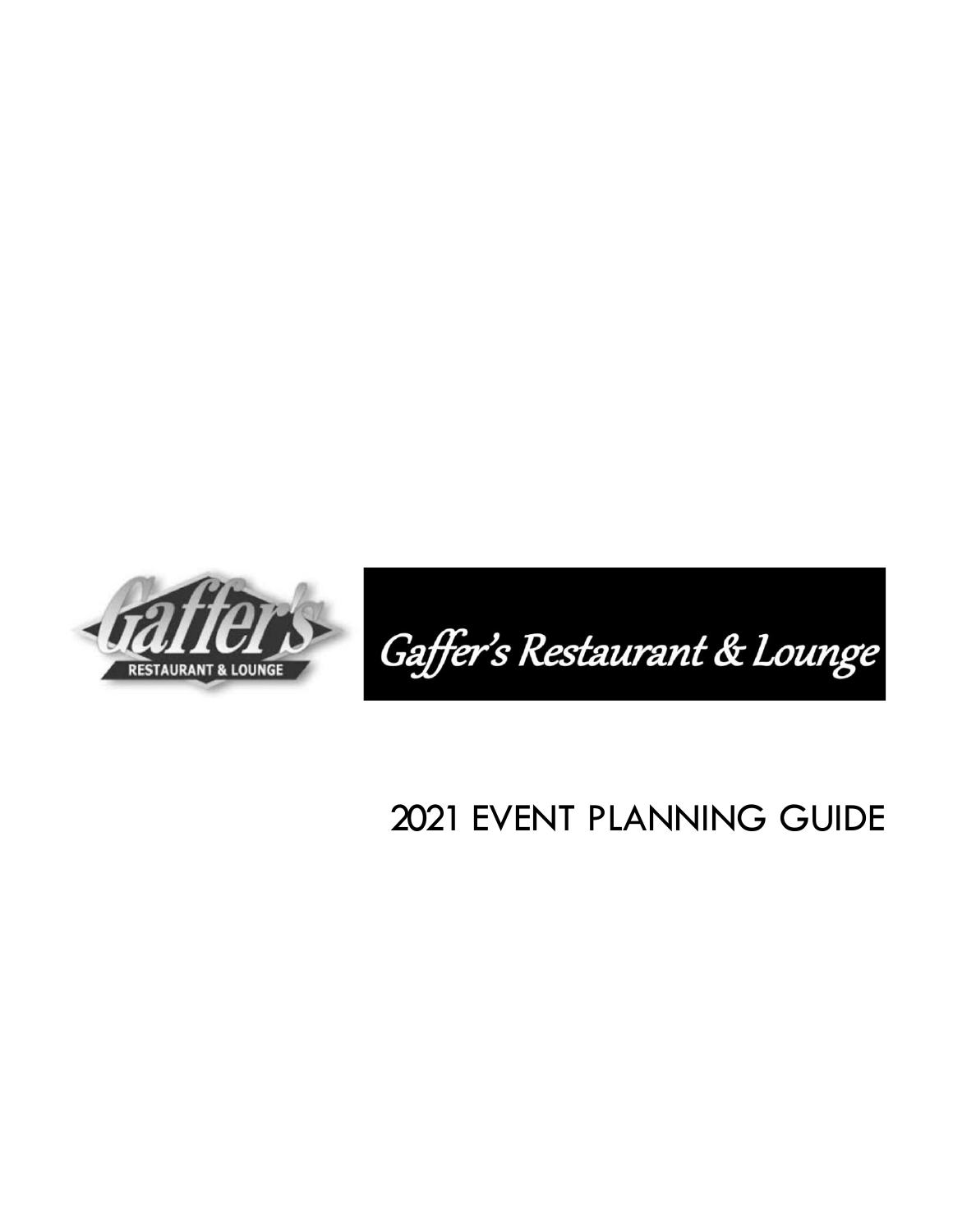**GAFFER'S RESTAURANT AND LOUNGE** offers a secluded and welcoming atmosphere while being conveniently located in the heart of the Village of Lockport.

Thirty-seven years of experience has taught us that attention to even the smallest detail is the key to creating a memorable experience. Our establishment has complete banquet facilities, expert catering and will handle the particulars according to your specific needs. Gaffer's offers a wide variety of customized services for any occasion.

With multiple room configurations, we are able to provide the ideal surrounding for your next event. Our establishment offers abundant space for all your important function needs. Each of our distinctive Rooms is perfectly suited as a venue for a wedding reception, corporate function, family celebration, or any other event.

Consisting of ethnically diverse dishes and fine North American fare, our menus have been designed to fit any budget and assure your guests impressive cuisine. "Our food is our reputation…. ask anyone!"

Gaffer's personal service is a priority in making your reception an unforgettable event. Our friendly accommodating staff are professionally attired and trained to cater to your every need. We will strive to make you and your guests feel welcome and comfortable.

We welcome you to come and enjoy our genuine hospitality and great food all at very reasonable and competitive prices.

## **ROOM CAPACITIES**

Phoenix Room: This elegant space boasts floor-to-ceiling custom oak walls and a fireplace. It has a capacity for up to 50 seated guests.

Sunset Room: This ballroom has amazing views of the sun setting over St. Andrews Lock and Dam with 15 ft. ceilings and modern architecture. It has a capacity for 180 seated guests.

Garden Terrace: This outdoor space includes lush greenery, a stone walkway and cast-iron gate as an entrance. It has a capacity for up to 40 seated guests. It can be combined with the Phoenix Room to create a capacity for 100 guests in a cocktail reception style.

Rooftop Patio: Can be combined with the Sunset Room to add a capacity for up to 300 guests in a cocktail reception format.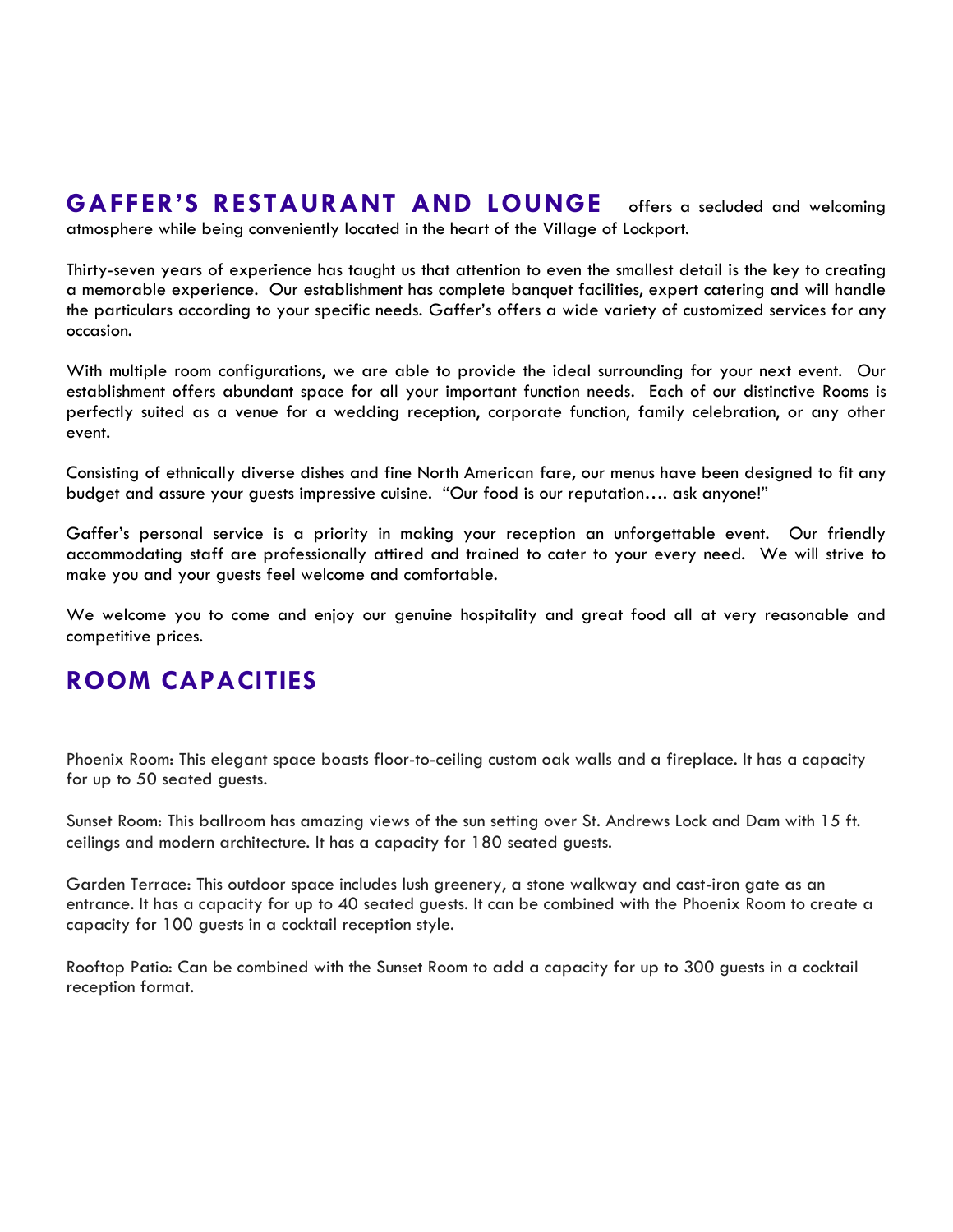## **ROOM DEPOSITS**

INITIAL DEPOSIT \$500 2 WEEKS PRIOR TO EVENT DATE 75% of anticipated bill

Gaffer's requires a non-refundable deposit of \$500, which is due within seven days of booking to ensure and reserve the date for your special occasion. The deposit will be deducted from your final invoice at the end of your event.

SPACE IS NOT CONFIRMED AND IS SUBJECT TO FURTHER SALE UNTIL A DEPOSIT HAS BEEN RECEIVED. GAFFER'S RESERVES THE RIGHT TO REFUSE THE BOOKING OF A FUNCTION.

#### **FLOOR PLANS**

The floor plan for your event will be generated when the number of tables required is given. Gaffer's accommodates tables of 8 guests. The final number of guest tables depends on your final guarantee. Final head count is required no later than 1 full week prior to your event. Breakdown of adults and children must be given prior to the event at the time the guarantee is given.

Your final floor plan must be returned to us no later than 14 business days prior to your event. The floor plan should include the following:

- Final head count number of guests including head table. Children must be included in the guarantee.
- Arranged seating please number all tables inside the circle and indicate number of guests per table just outside the circle. Prepare all work on the floor plan given to you. Please try to maintain 8 guests per table. Alternate seating arrangements must be pre-approved by the Manager. GAFFER'S provides table stands and numbers but does not provide place cards or table menus.
- Indicate high chairs or booster seats at desired tables.
- Indicate vegetarian and gluten free meals at desired tables. (See special meal request section.)
- Specific room requirements or special room layouts must be discussed and approved by the Manager at the time of contract completion.
- Table counts are somewhat flexible. We can usually add a few more tables or take a few out. However, please be aware that table numbers over the ideal affect the size of the dance floor and spacing between guests.

### **ROOM DECORATIONS**

- GAFFER'S provides round or banquet tables, seating eight persons complete with white china, cutlery and glassware.
- Any non-permanent decorations may be used provided it does not cause any damage to the facilities. Decorations may be limited for fire and safety considerations, which will be at the discretion of the Manager.
- Upon approval of the Manager, the banquet room may be available for decoration the day before the event.
- The customer is responsible to decorate within stated guidelines and is required to adhere to safe work practices in our building.
- No fireworks or confetti are permitted.
- Decorations and all personal effects must be removed from GAFFER'S at the completion of each function unless otherwise arranged and agreed upon with the Manager.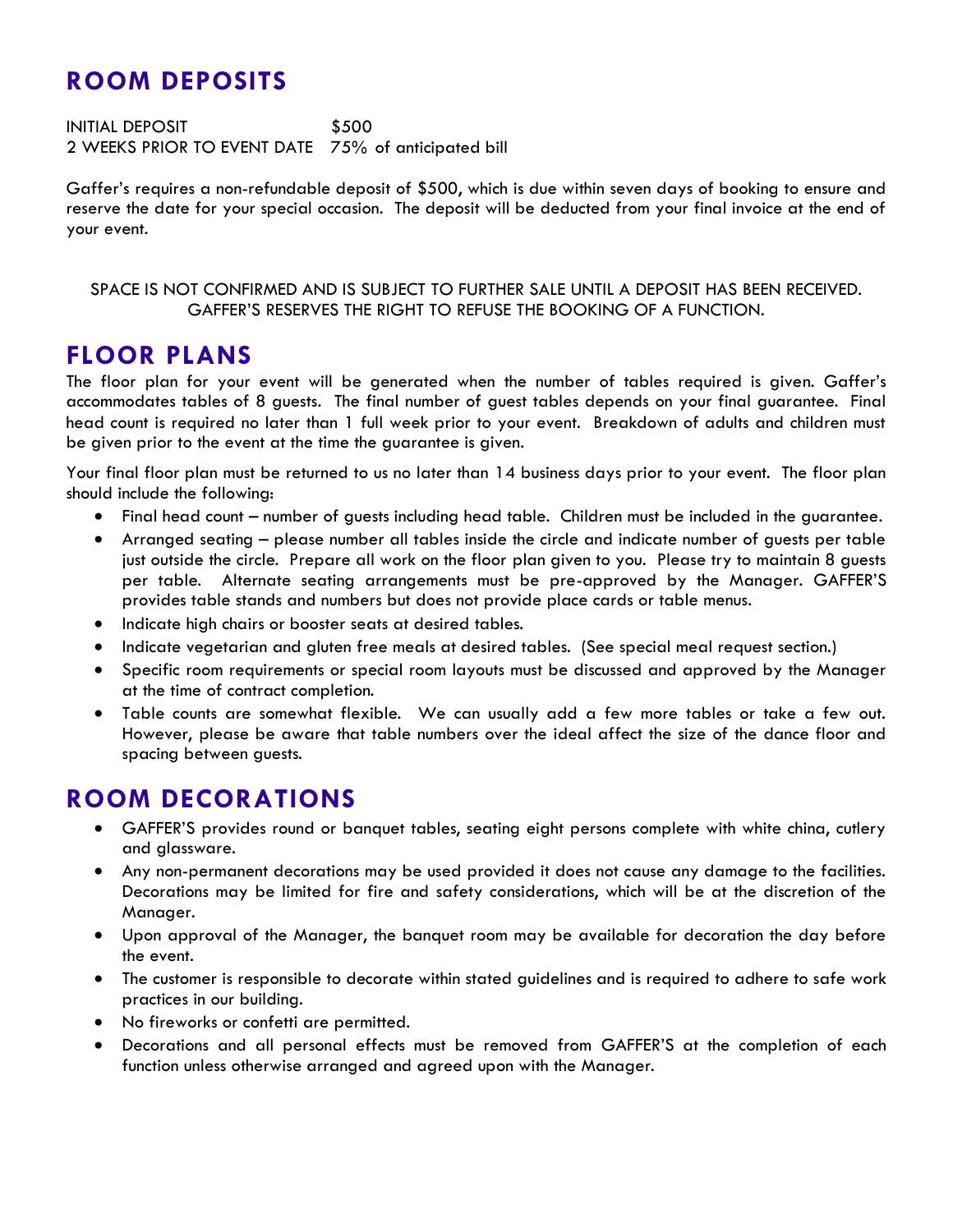## **OUTSIDE VENDORS**

- All outside Vendors (decorators, bakers etc.) must abide by the policies and requests of GAFFER'S and its management. All vendors must work in a manner that promotes their safety, and the safety of the guests and GAFFER'S employees.
- Any damages or additional services required by vendors will be charged to the customer.
- All items must be removed at the end of the event.
- GAFFER'S is not responsible for any lost or stolen articles.

#### **TABLE LINENS**

We offer a wide assortment of coloured linen and charge the following:

| <b>Napkins</b>     | \$0.45 |
|--------------------|--------|
| <b>Tablecloths</b> | \$5.00 |

#### **SERVICE CHARGE**

Gaffer's adds 18% gratuity to your final invoice and will ensure that your gratuity is given to the appropriate individuals involved in your event including the servers, kitchen and dish washing staff, and set up and tear down crew.

## **TAXES**

All purchases, menu prices and services are subject to applicable taxes.

## **RESOUND and SOCAN FEES APPLIES**

All music entertainers must provide their own equipment including stands, extension cords, microphones, etc. Events end at 1:00 am unless special arrangements are made with management. Failure to stop the music and end the event will result in a service surcharge.

GAFFER'S RESERVES THE RIGHT TO INSPECT AND CONTROL ALL PRIVATE FUNCTIONS, INCLUDING CONDUCT AND PEFORMANCE OF ENTERTAINERS AND AUDIBLE LEVEL OF MUSIC PLAYED.

### **SMOKING POLICY**

GAFFER'S is a non-smoking facility at all times. Smoking is ONLY permitted in the patios of the building and the outer perimeter. Smoking in the building will not be tolerated and may result in the closing of the bar or be subject to fines.

### **SECURITY**

In order to maintain a secure and safe event, GAFFER'S reserves the right to request security or police officers to be present at the client's expense.

#### **DELIVERIES**

Deliveries can be accepted the day prior to your event from 2pm to 5pm. All boxes or packages should be clearly marked with the name and date of the event. GAFFER'S does not accept any responsibility for these deliveries before, during or after the event.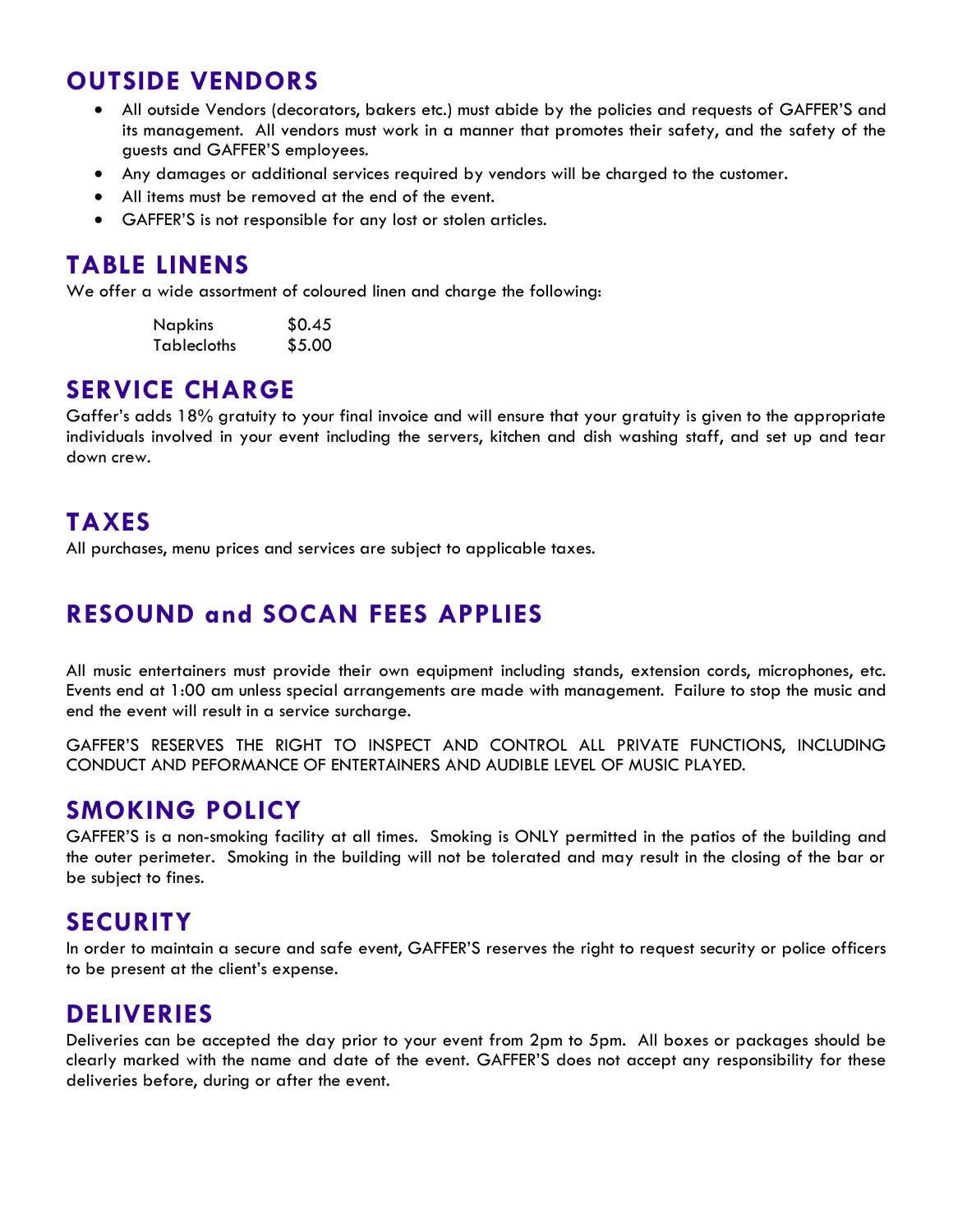## **ELECTRONIC PRESENTATIONS**

Projector \$100.00 Screen \$50.00

It is recommended that all presentations be tested prior to the event to ensure device compatibility.

### **OUR PRIVACY POLICY**

GAFFER'S ensures that personal information in its custody and under its control is used only for the purpose for which that information was obtained or compiled, or for a use consistent with that purpose.

#### **LIABILITIES**

The client agrees to conduct the function in an orderly manner and agrees to comply with applicable laws, regulations and GAFFER'S policies. The client will assume full responsibility for all guests attending, and is responsible for any damage incurred to GAFFER'S.

GAFFER'S is not responsible for any loss or damage to any goods, property and/or equipment of any type, brought into the Centre by the convener before, during or after the event.

GAFFER'S reserves the right to inspect and control all private functions. It is the sole responsibility of the person booking the function to reimburse GAFFER'S for any damages done to any part of the GAFFER'S premises or equipment which is caused by any person attending the function.

## **CONTRACT AND INVOICE POLICIES**

A contract outlining function details must be signed prior to the event.

- Specific room requirements or special room layouts must be discussed and approved by the Manager at the time of contract completion.
- The food portion of the invoice will be based on your guarantee count. If you exceed the guarantee we will bill the actual guest count.
- Rentals, equipment, food or special services not listed on the contract, but requested by the customer, will be invoiced to the customer. All arrangements must be made with the Manager and fee structures will be discussed at that time.
- Prices are subject to change without notice and are guaranteed 90 days prior to the contracted event.
- All functions held on a statutory holiday are subject to a labour surcharge.

## **CANCELLATION POLICY**

If the event is cancelled within one month prior to the event, the customer is liable to pay 50% of the anticipated bill. All deposits are non-refundable but may be transferable within certain guidelines.

## **PAYMENT POLICY**

- GAFFER'S is pleased to offer four acceptable methods of payment: cash, cheque, VISA, MasterCard and debit card. All cards may be subject to a transaction fee.
- After you make your initial deposit to us to confirm your booking, a second deposit of 25% of the anticipated billing, based on your approximate guest count and menu selection, is due.
- The last deposit of 50% of the anticipated bill, must be made within 2 weeks before your event.
- All deposits are deducted from your final invoice.
- Payment of final balance is due the same night of the event.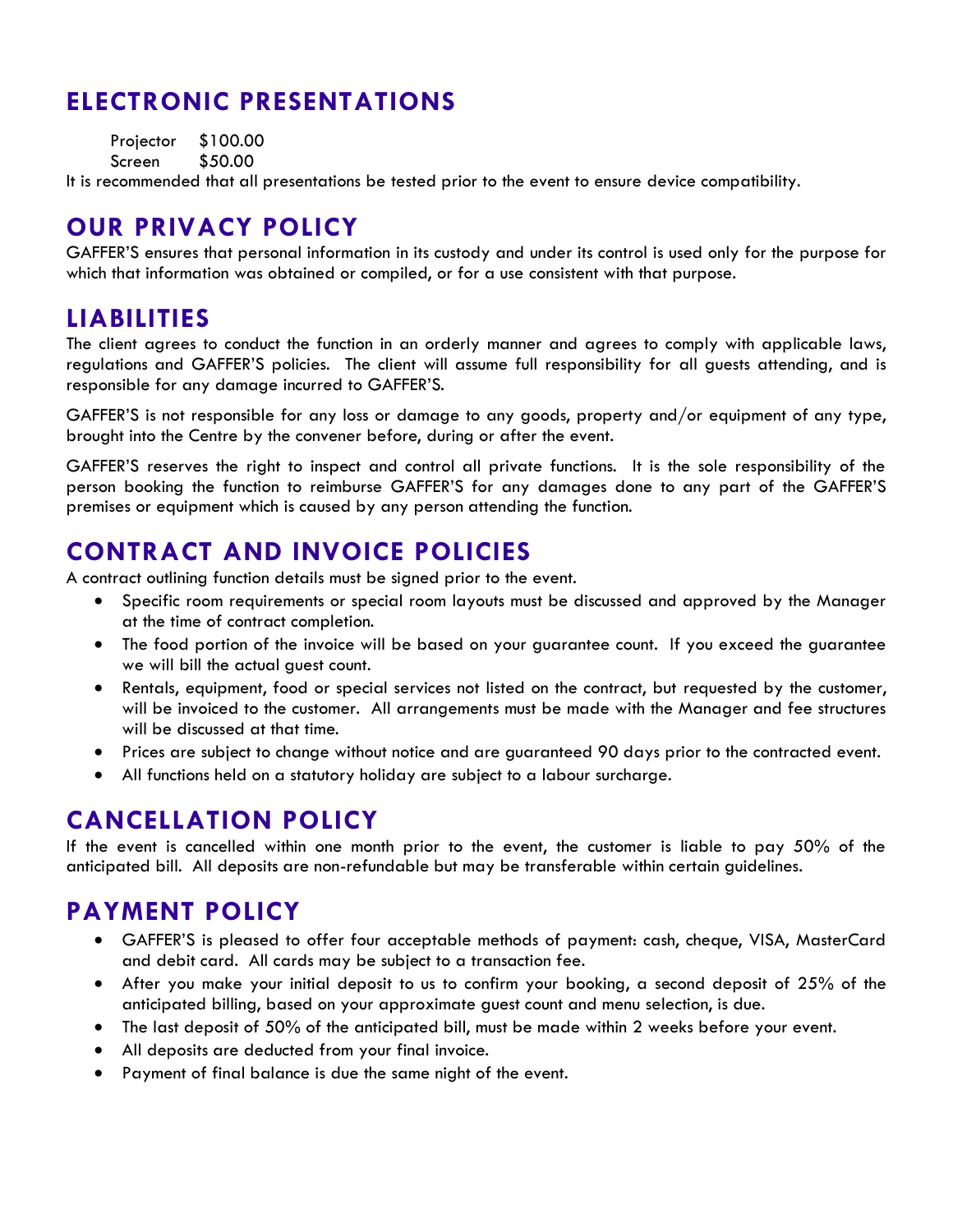## **MENU SELECTION**

GAFFER'S is renowned for its top quality catering services and we are here to ensure that you and your guests are completely satisfied with every aspect of your meal. Our professional, experienced catering staff will be more than happy to offer their assistance and advice in your menu selections. At your convenience, custom designed menus can be arranged.

The final menu decisions are to be submitted two weeks prior to the function, this will ensure availability, proper staffing and coordination of your event.

Special dietary substitutes are also available upon request and must be arranged prior to the event. Guests requiring special meals must be identified to the wait staff in advance.

The guaranteed number of attendees must be given no later than 12:00 noon, seven working days prior to the function. When reporting the guaranteed number, we specifically require the number of children under the age of 6 in order to receive the proper discount. If we have not been provided the guaranteed number, the invoice will be made out for the number of persons originally expected for the function or for the actual attending number. Whichever is higher.

All menu prices are listed per person and are subject to applicable taxes which may change without notice.

GAFFER'S has exclusive rights to all food preparation and sales.

The content of our menus are merely suggestions and we would be happy to design a special menu for you. We offer two basic styles of meal service to choose from:

#### BUFFET

Buffet tables and stations are set up in the room. The guests will select a choice of menu items and **STAFF MEMBERS** will plate their food during the limited time the buffet is set up.

#### PLATED STYLE

The Ultimate Dining Experience! Let Gaffer's create a feast to remember.

#### **SPECIAL MEAL REQUESTS**

A vegetarian meal is offered to accommodate guests who are unable to partake of the menu ordered by the customer. Guests with special diets or food allergies should contact our office directly; GAFFER'S will make an effort to accommodate special requests, when possible. Guests with questions regarding food ingredients are also welcome to call GAFFER'S.

Special meals must be requested at least one week in advance of the event. All food brought into our building must be pre-approved on the contract. In keeping with current health and safety regulations, only Gaffer's employees may use our kitchen.

#### **GUEST COUNT**

You will be billed for your final head count or "guarantee" of number of guests. If some guests do not attend and GAFFER'S serves less than your guaranteed number, you will be charged for your guarantee. Our food purchasing is based on your guarantee. It would benefit you to obtain as many firm responses as possible before giving GAFFER'S your final count. Final count and any changes to your menu must be discussed with the Manager at least 14 days prior to your event.

Please be accurate with your guest's head count. Do not over or under estimate! GAFFER'S ensures an adequate supply of food for all your guests if a proper guarantee is given.

*Prices are subject to applicable taxes and gratuity.*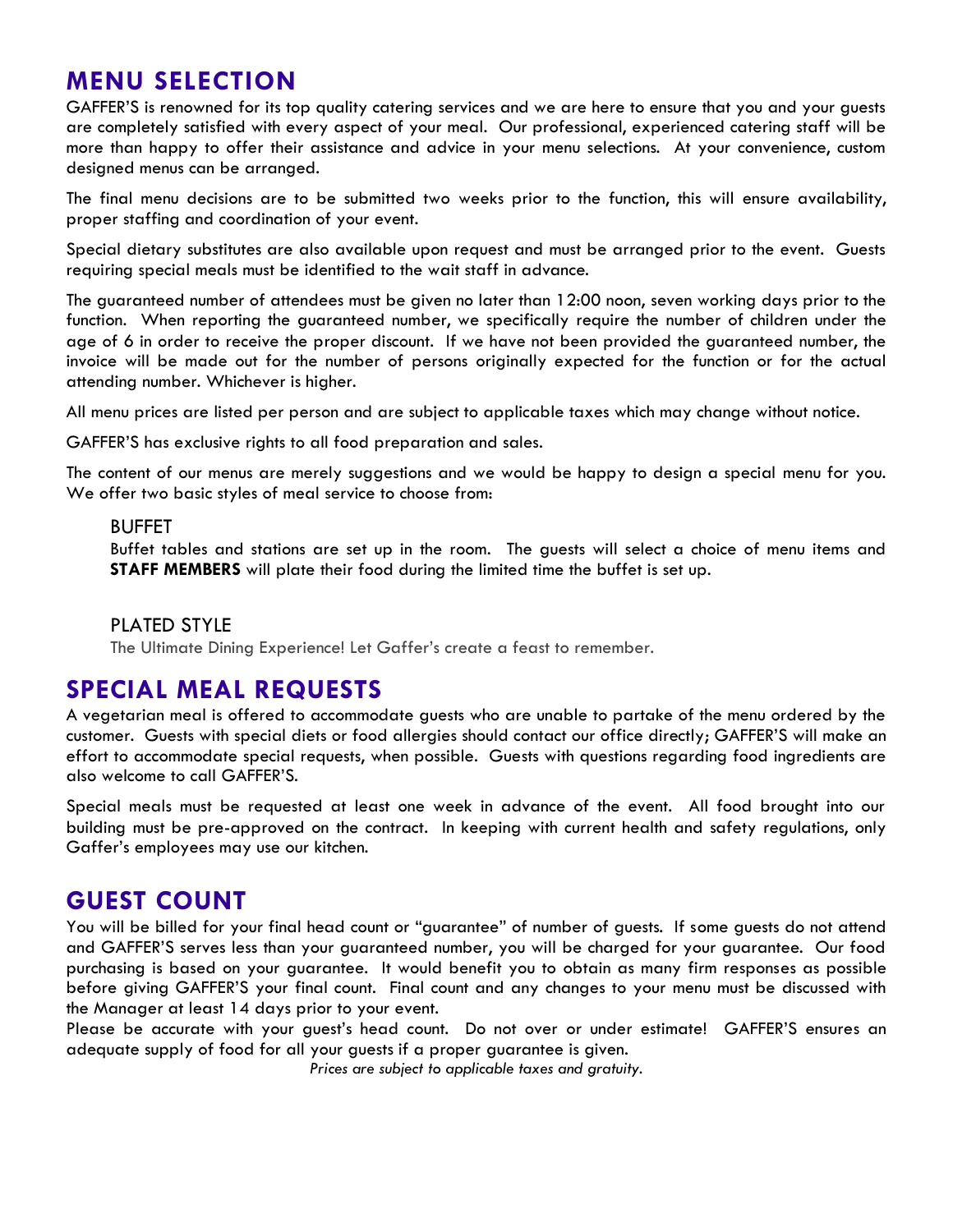## **FULL MENU**

## *Gaffer's Served Entrée Selections*

**Two Entrée Choice Surcharge \$3** *Per Person*

#### **All Entrees Include:**

- Fresh Baked Rolls and Butter
- Chef's Selection of Seasonal Vegetables
- Choice of Herb Roasted Potatoes, Garlic Mashed Potatoes or Vegetable Rice Pilaf
- Soup or Salad Choose 1 (add \$5 for both)
- Coffee & Tea Service
- Dessert

#### **Roasted Breaded Chicken Breast 642**

- Apricot Rosemary with Demi-glaze

**or** and the contract of the contract of the contract of the contract of the contract of the contract of the contract of the contract of the contract of the contract of the contract of the contract of the contract of the c

Maple Bourbon with Demi-glaze

**or** *or or* 

- Stuffed Chicken Breast with Asparagus, Cheddar & Ham **Add \$3.00 per Person**

#### **Herb Crusted Roast Pork Loin \$41**

- Rosemary Demi-Glaze
	-

- or
- Sour Cherry Demi-Glaze or
- Herbed Sausage Stuffing **Add \$2.00 Per Person**

#### **Atlantic Salmon \$46**

- Creamed Dill Sauce or
- Lemon Caper Beurre Blanc

#### **Roast Striploin of Beef \$52**

- Herb Marinated with Cognac Peppercorn Cream Sauce.

#### **Roast Prime Rib of Beef (Medium) \$55**

- Yorkshire Pudding, Horseradish and Herbed Jus.

#### **Grilled Portobello Stack \$41**

- Char-grilled Portobello, Red Onion, Zucchini & Red Pepper With Fresh Herbs & Goat Cheese & Yogurt Drizzle

#### **Premium Starch Selections Add \$2 per Person**

- Sweet Potato Swirl
- Wild & White Rice Pilaf
- Dauphinoise Potato

#### **Enhance your Entrée with:**

- Seared Sea Scallops **\$15**
- Jumbo Prawns in Garlic Butter **\$10**
- Lobster Tail with Citrus Cream Sauce **\$22**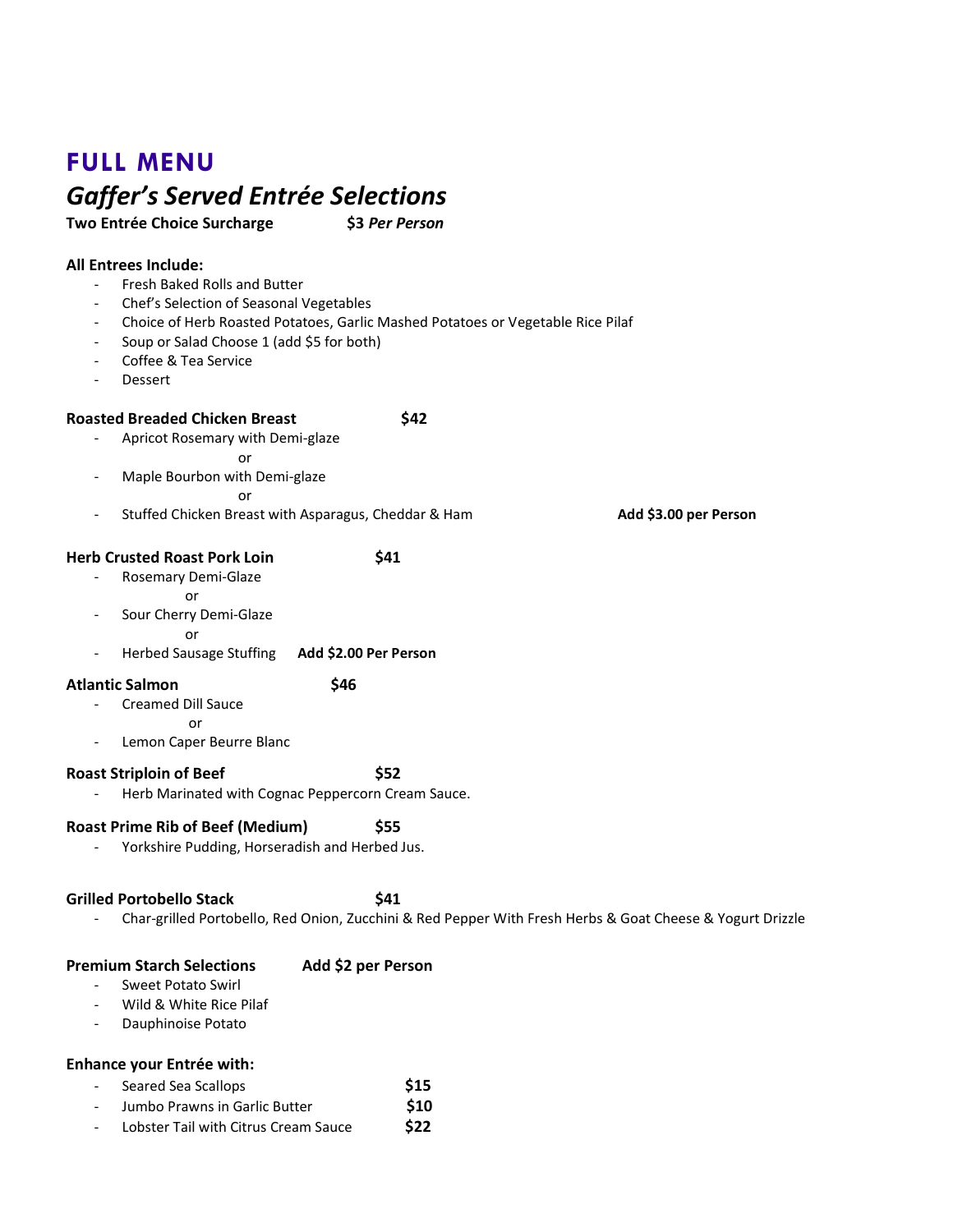## *Soups*

Fire Roasted Tomato & Red Pepper with Herbed Crème Fraiche

Butternut Squash Bisque with Nutmeg Cream

Italian Wedding with Meatballs, Vegetables, Spinach & Orzo Pasta

Stracciatella: Light nourishing Italian egg drop soup with chicken stock, egg, parmesan, and ribbons of spinach.

## *Salads*

**Mixed Greens:** Artisan Greens with Tomato, Cucumber, Red Onion & Julienned Carrot in Peach Vinaigrette

**Classic Caesar:** Crisp Romaine Lettuce Tossed with Creamy Garlic Parmesan Dressing and House made Croutons

**Premium Salad Selections Add \$3 per Person Artisan Greens:** Candied Pecans, Mandarin Orange and Goat Cheese in White Wine Vinaigrette

**Arugula:** Arugula & Micro Greens with Blue Cheese in Pomegranate Vinaigrette

### *Desserts*

**Cheesecake:** New York Style Cheesecake with Strawberries or Cherry **Oriented Street Control** 

**Silk Chocolate Pâté:** With Crème Anglaise & Berry Garnish

**Premium Dessert Selections Add \$4 per Person**

**Crème Brulee:** Choice of Chocolate, Blueberry, Maple or

Vanilla Bean

Or

**Chocolate Desire:** Chocolate Truffle Torte served with Strawberry Fan, Cream and Chocolate Sauce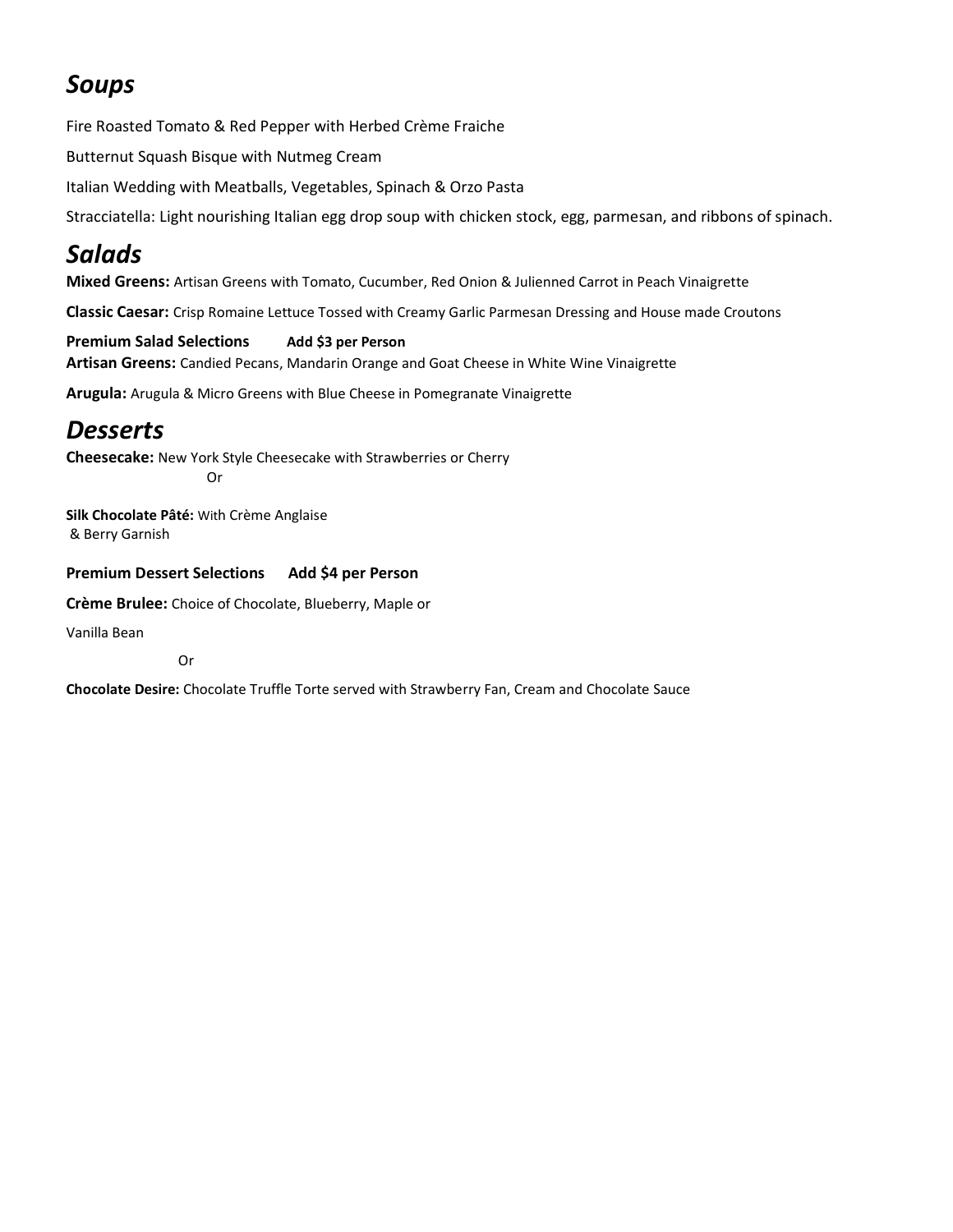## *Working Soup & Sandwich Luncheon*

#### **\$20.00 per person add Caesar Salad \$2.50 per person**

- Honey Ham with Cheddar Cheese
- Egg Salad with Chive Mayo
- Roast Beef with Dijon & Horseradish Mayo
- Smoked Corned Beef with Reuben Mustard
- Tuna with Celery & Sweet Onion
- Assorted Dainties & Squares or Assorted Cookies

## *Gourmet Soup & Sandwich Luncheon*

#### **\$24.00 per person add Caesar Salad \$2.50 per person**

- Salmon Wraps with Lemon Dill Mayo
- Honey Ham & Relish Triangles
- Tuna with Celery & Sweet Onion
- Egg Salad & Chive Wedges
- Cheddar & Ham Fingers
- Roast Beef with Dijon & Horseradish Mayo<br>- Relish Tray or Vegetable Platter
- Relish Tray or Vegetable Platter
- Imported & Domestic Cheese
- Assorted Dainties & Squares or Assorted Cookies

## *Soups Select One*

- Chicken Noodle
- Black Bean Corn Chowder
- **Minestrone**
- Tarragon Infused Mushroom
- Cream Of Broccoli
- Beef Barley
- Potato Leek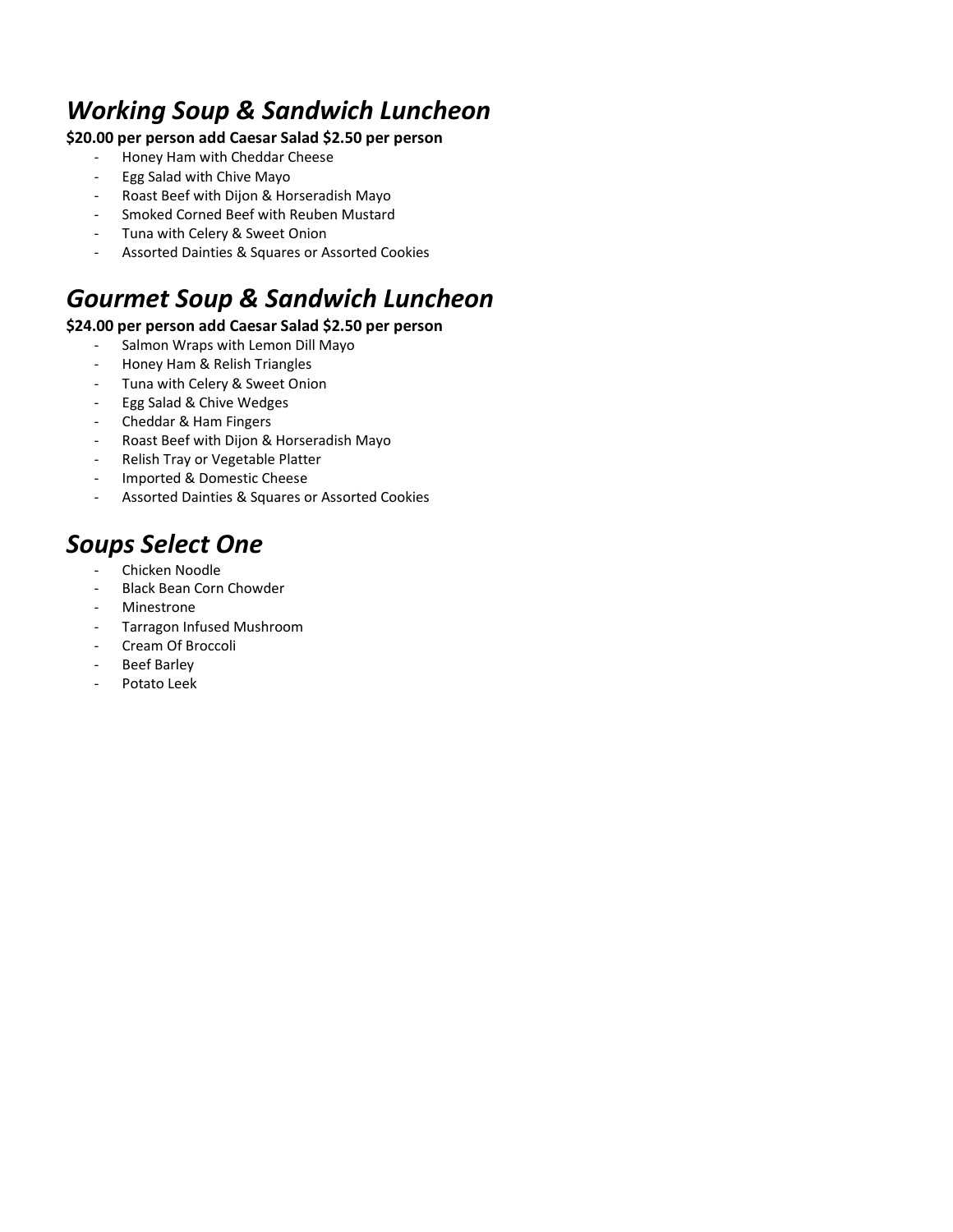## *Gaffer's Buffet* (min 75 people)

**Less than 75 people add \$3.00 per person**

#### **Salads Choose 2**

- Classic Creamy Caesar Salad with Parmesan & croutons
- Baby Spinach with Mandarin, Red Onion, & Toasted Almonds with Mild Roquefort Dressing
- Mixed Greens with Tomato, Cucumber, Red Onion & Julienned Carrots with Peach Vinaigrette & Ranch Dressing *Premium Salads* **Add \$2 per person**
- Greek Style Fusilli Salad with Crumbled Feta
- Arugula & Micro Greens with Blue Cheese in Pomegranate Vinaigrette

#### **Rolls with Butter Starch Selections** *Choose 1*

- Garlic Mashed Potatoes
- Vegetable Rice Pilaf
- Roast Potatoes with Rosemary

#### **Premium Starch Selections** *Add \$2.00*

- Sweet Potato Swirl Wild & White Rice Pilaf
- **Chef's Seasonal Vegetable Medley**

#### **Entrees Choose 1**

- Buttermilk Tender Fried Chicken
- 3-Cheese Tortellini with Pesto
- Tender Apricot Glazed Chicken Medallions

#### **Premium Entrees Add \$2.50 per Person**

- Grilled Vegetable Lasagne
- Medallions of Salmon with Lemon Caper Cream sauce

#### **Carvery** *Choose 1*

| Option 1 - Herb Crusted Roast Pork Loin                                       | <b>S42</b> |            |      |
|-------------------------------------------------------------------------------|------------|------------|------|
| with Mushroom Demi-glaze                                                      |            |            |      |
| <b>Option 2 - Savoury Roast Manitoba Turkey</b>                               |            | <b>S45</b> |      |
| with Apple & Sage Stuffing                                                    |            |            |      |
| <b>Option 3 - Herb Crusted New York Striploin</b>                             | \$52       |            |      |
| with Mushroom Demi-glaze                                                      |            |            |      |
| & Blue Cheese Butter                                                          |            |            |      |
| <b>Option 4</b> - Slow Roasted Prime Rib of Beef with Herb Jus & Horse Radish |            |            | \$55 |

#### **Dessert Station**

- Seasonal Fruit Crumble & Dainties
- Fresh Seasonal Fruit

#### **Dessert Add-ons \$2.00 per person**

- Assorted Tortes
- Cheesecake with Topping
- Fresh Baked English Bay Cookie Platter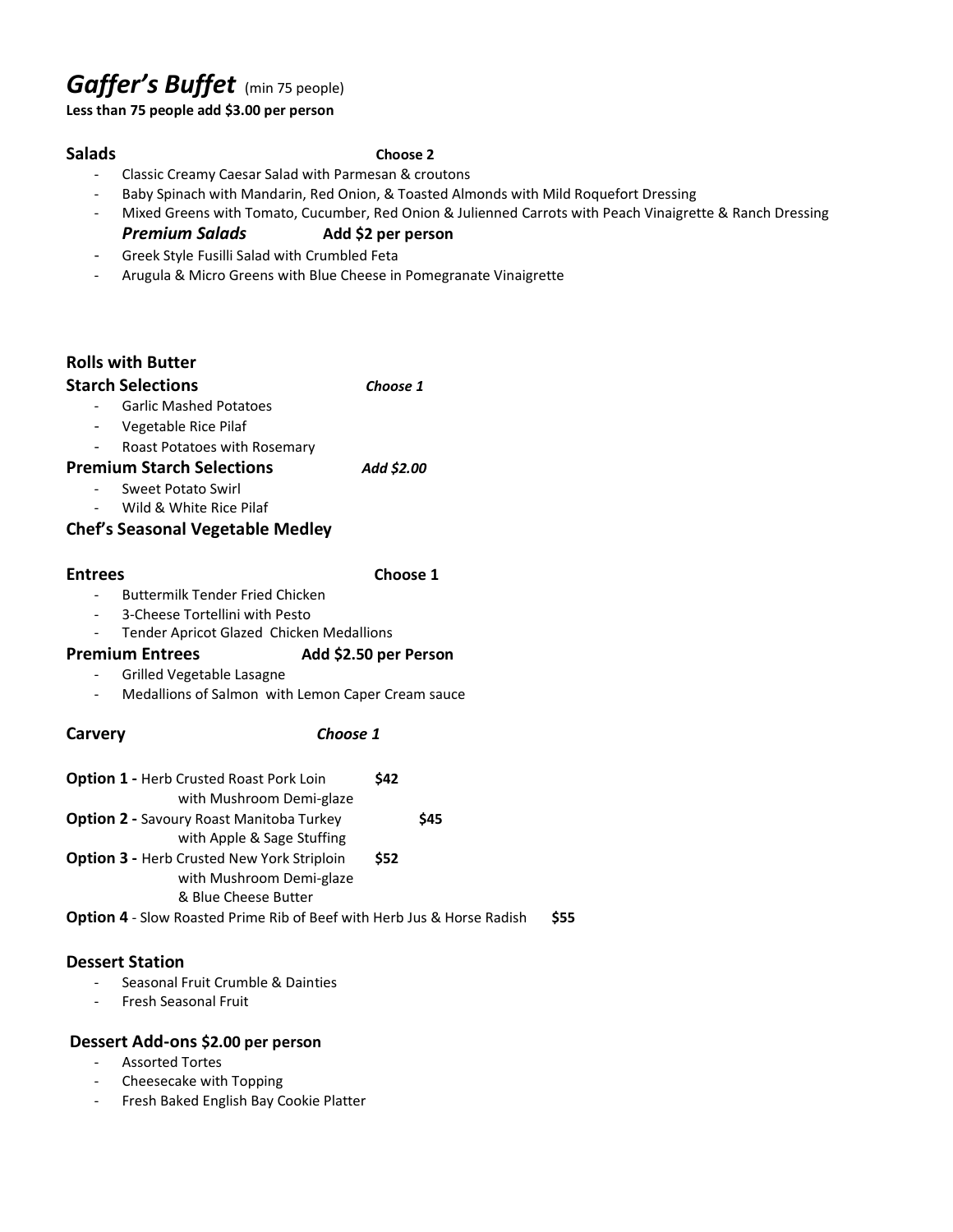## *Charcuterie Boards* ( *12-15 people )*

Assorted Thinly Sliced Smoked and Aged Meats Paired with a Variety of Domestic and Imported Cheeses accompanied by a mix of preserves, crackers and Garnishes.  $\sim$  \$75.00

## *Cocktail Reception*

#### **Minimum 3 Dozen Per Item** *Cost Per Dozen*

- Stuffed Baby Tomato with Herb Infused Cream Cheese *\$18.00*
- Baby Shrimp Salad with Dill on Cucumber Wheels *\$20.00*
- Herb Marinated Bruschetta Bites with Goat Cheese *\$22.00*
- Honey Garlic Meatballs *\$18.00*
- Mushroom & Swiss Cheese Flatbread *\$20.00*
- Mediterranean Flatbread *\$20.00*
- Swedish Meatballs *\$20.00*
- Grilled Italian Sausage with Grainy Mustard *\$20.00*
- Jerk Chicken with Mango Chutney *\$22.00*
- Pork Saté with Sweet Thai Chili Sauce *\$22.00*
- Jumbo Torpedo Shrimp with Seafood Sauce *\$32.00*
- Mini Spring Rolls with Sweet Thai Chili *\$18.00*
- Breaded Jumbo Prawns with Cocktail Sauce *\$26.00*
- Smoked Goldeye on Dilled Cream Cheese Crostini *\$24.00*
- Shrimp & Pickerel Fish cakes with Sriracha Aioli *\$26.00*

## *Stir-fry Station \$14.00 per person*

Chicken or vegetable stir-fry on rice or noodles Assortment of garnishes

## *Late Night Snacks*

*Pick 3 \$14.00 per Person*

- Grilled Cheese Sandwich
- Beef Sliders
- Chicken & Cheese Quesadilla
- **Wings**
- Sesame Dry Ribs with Honey Garlic or Sweet Thai Chili Sauce
- Turkey Sliders
- Vegetable Spring Rolls with Honey Garlic or Sweet Thai Chili Sauce
- Perogies with Fried Onion & Bacon

## *Beverage Service*

We offer a variety of options for your bar service ranging from host bar to cash bar. All options include Beer, Wine, and Spirits of both premium and domestic liquor.

## *Non Alcoholic Beverage Station*

*\$110.00 per 25 people*

- Coffee and Tea
- Pop/ Juice
- **Fruit Punch**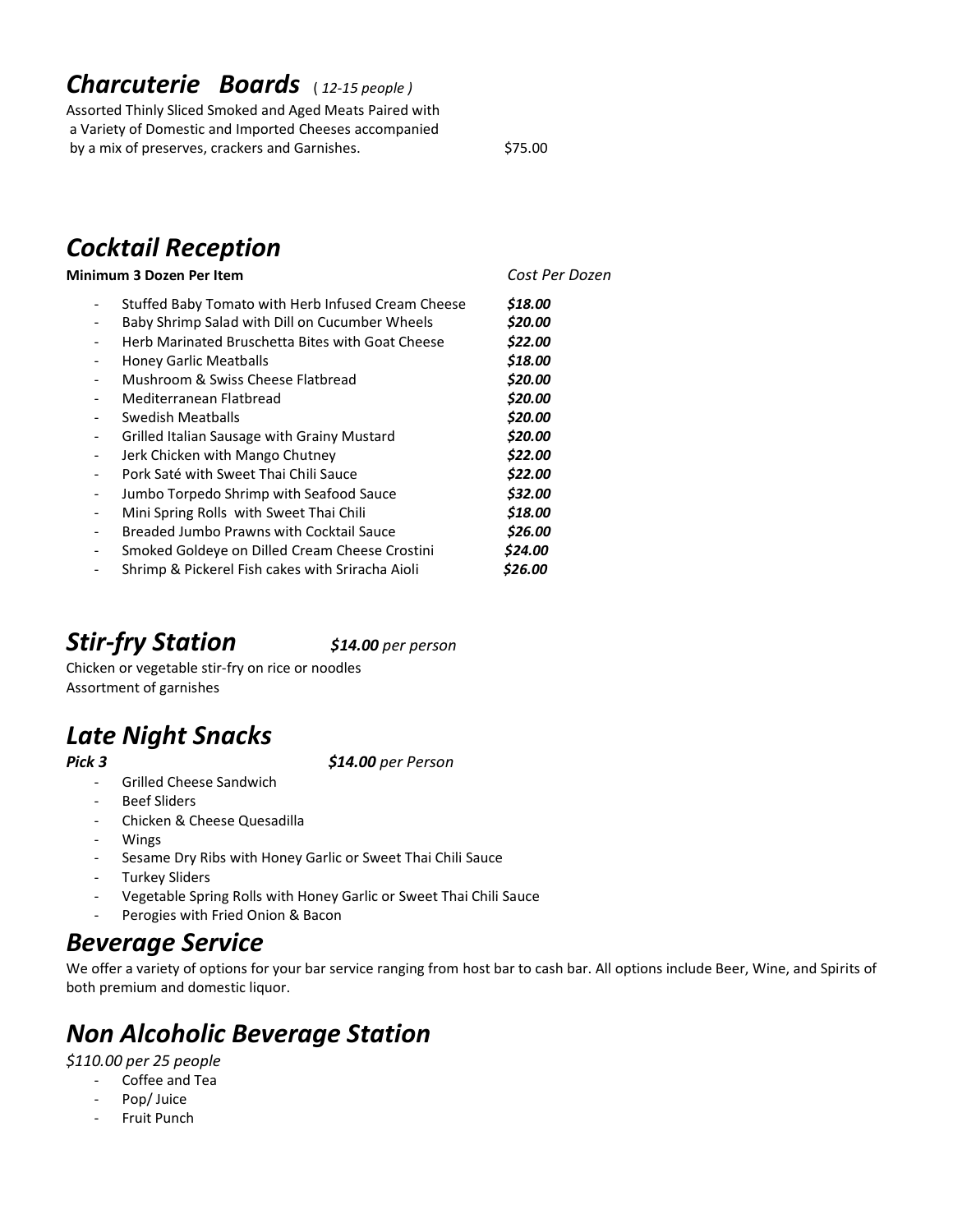## *Memorial Luncheons*

All platters serve 25-35 people

#### *Sandwich Tray \$7.50 per Person*

- *Assorted sandwiches and wraps. 3 pcs per person*

*Dainty Tray \$3.00 per person*

Assorted dainties. 3 pcs per person

#### *Vegetable Platter \$64.00*

Assorted vegetables served with creamy ranch dip

## **Cheese Platter** *\$73.00*

- Assortment of imported & domestic cheese
- Served with crackers

#### *Fresh Fruit Platter \$75.00*

- Assortment of fresh cut fruit

*All Inclusive packages for above mentioned items with coffee & tea are available starting at \$18.00 per person*

.